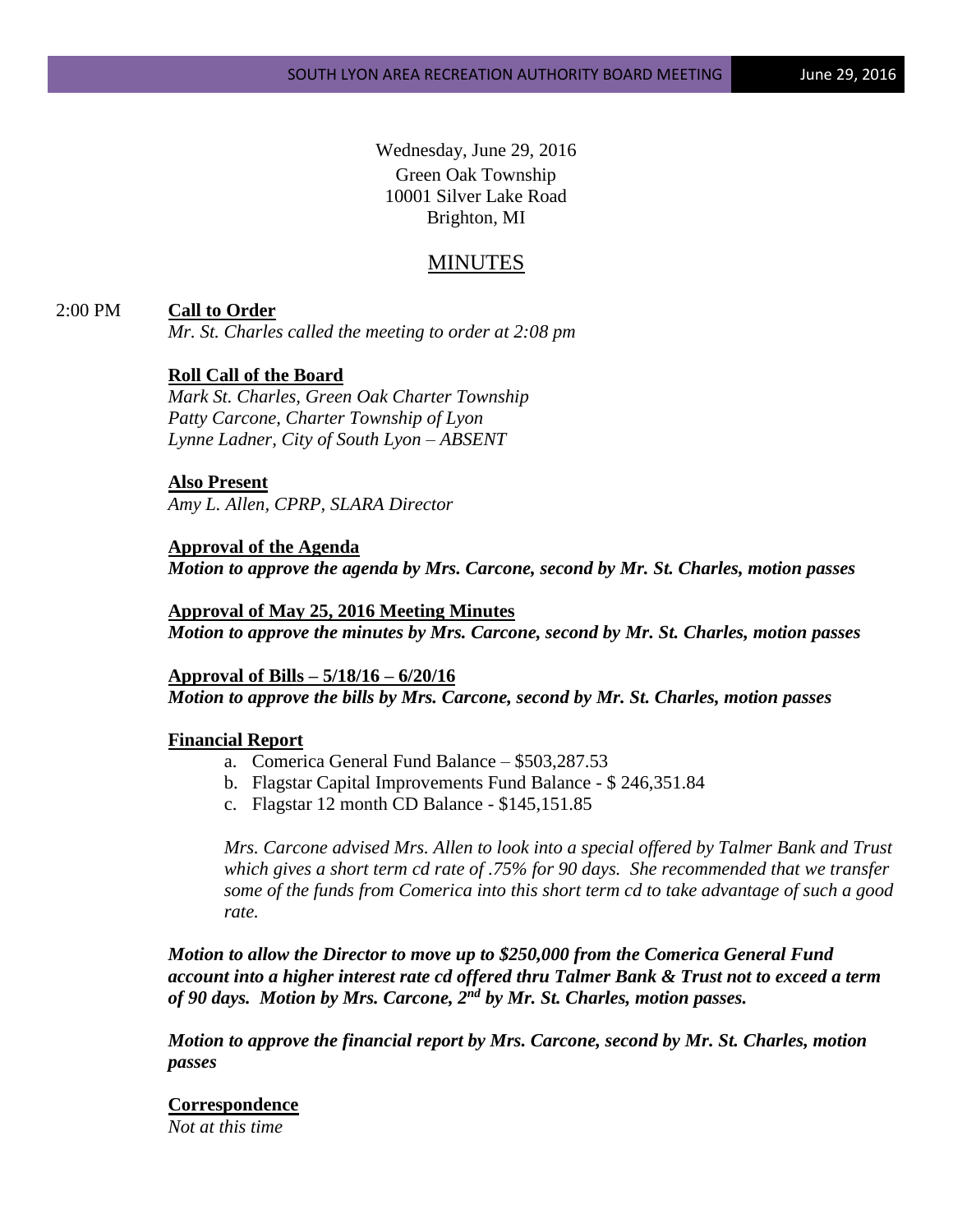#### **"Call to the Public"**

*No comments*

#### **I) Old Business**

## **1. SLARA Office Updates**

#### **a. SLARA Staff Meeting Minutes**

*Mrs. Allen shared with the board items addressed at the last staff meeting including Petty Cash procedures, day camp registrations and updating households.*

## **b. Building Improvements – Update**

*Mrs. Allen shared with the board that there has been no communication from the City of South Lyon yet on the priority list that was sent in on May 26th, 2016. Ms. Ladner is out on medical leave currently, so the board advised Mrs. Allen to send the list to Ms. Ladner again and ask her to forward to Bob Martin in her absence. Mrs. Allen will make sure the email goes out ASAP. A current employee has made a request that the lights in the back be fixed as they are experiencing headaches due to the flickering and the dark by the desk area in the back.*

#### **2. Member Updates**

*Lyon Township – Exciting things are coming up soon! Township is gearing up for elections. The building department has already surpassed the amount of work they had done the entire year last year!* 

*Green Oak – Rushton Road work has started this week with taking out stumps. Soon it will be paved. The Township has purchased a parcel of land at Whitmore Lake and M36 to bring the trail to the intersection. The Township Large Item Clean Up day was a complete success. Lots of residents took advantage of this service.* 

#### **II) New Business**

#### **1. Presentation of League Scheduling Module of ReCPro for 2016-2017 Fiscal Year**

*Mrs. Allen presented the board with information regarding a league scheduling module that ReCPRo offers that she is recommending we purchase for the next fiscal year. This program*  will allow the SLARA to decrease the amount of time the Sports Manager will take to put *together teams and schedules. This module can create schedules taking into account home games and away, it can random draw for teams and also has the ability to allow coaches to log on to view individual team rosters. The board felt this was a good investment and liked the idea of adding it to next year's budget.*

## **2. Usage of Personal Cell Phones for Coordinators** *No action was taken at this time on this item.*

## **3. Full Time Coordinators – Job Titles**

*Mrs. Allen discussed with the board what titles the board would like to see in regards to current program coordinators. She reminded the board that in the fall it was discussed by the board and she was advised to make sure all programming staff were referred to as "Coordinators" because of their specific job responsibilities. Ms. Ladner had at that time requested consistency with job titles for programmers.* 

*Mrs. Allen was looking for guidance in regards to new job titles specifically requested by Mr. Hines. The board has advised her to update all information to reflect a change in job titles for programmers to "Managers". The sports position will now be classified as the "Sports*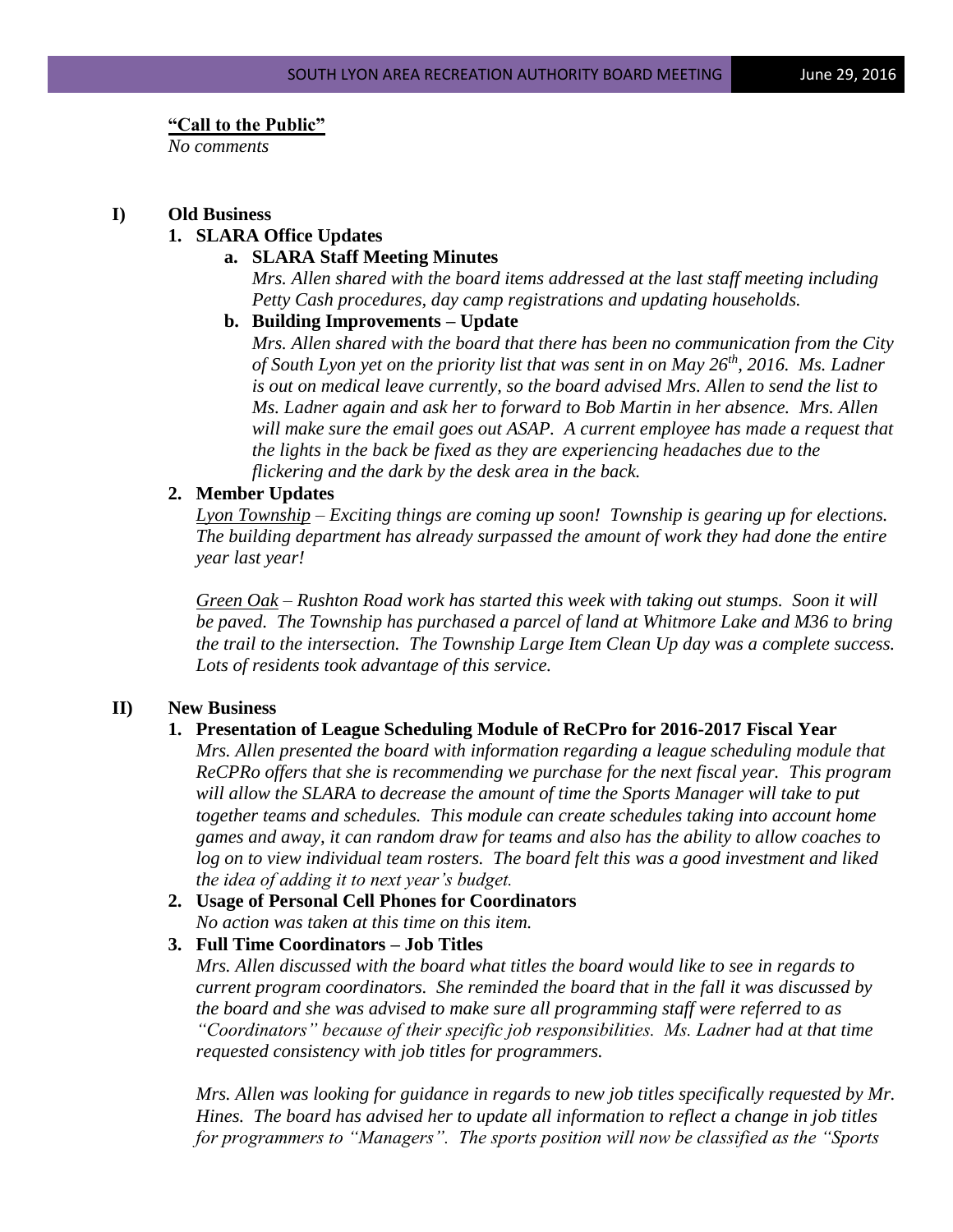*Manager", the enrichment position will now be classified as the "Enrichment Manager" and the aquatics position will now be classified as the "Aquatics Manager".*

## *Motion to keep position titles as presented by Mrs. Carcone, 2nd by Mr. St. Charles, motion passes.*

*Mrs. Allen also shared with the board legal advice that she recruited on request from the board in regards to these programming positions. The SLARA legal representative advised these positions that are full time to be classified as "salary" positions. Mrs. Allen wanted clarification on if they should be allowed to work "Flex Schedules"or if she should approve overtime if evening work is needed by these staff. Mrs. Allen reminded the board that in the Fall the board advised her as a full time, salary employee that she is expected to work a typical work day, from office opening at 8 am to closing at 4 pm. Any hours worked above that time are not considered approved overtime for the salary position. She was told not to adjust hours to allow her to work late, that she should still be present in the office during open hours.* 

*The board advised Mrs. Allen to allow the programming full time staff to flex their schedules if they had to work evenings. The board advised Mrs. Allen to use her judgement to ensure that enough coverage was present in the office to ensure regular business is not affected on these days. No overtime should be approved for these staff unless unforeseen emergency circumstances arise.* 

*The board also asked Mrs. Allen to reflect the job title changes in job postings, on the website and update the personal handbook with updated information and present to the board for approval.*

## **4. Dental & Vision Insurance Quotes**

*Mrs. Allen presented the board with information in regards to pricing for Dental and Vision Insurance. The board advised Mrs. Allen to move forward with the recommended vendors for these benefits in the next fiscal year.*

#### **5. 2015-2016 SLARA Budget Amendments Presentation**

*Mrs. Allen presented a memo including all requested budget amendments for the 2015-2016 fiscal year.* 

*Motion by Mrs. Carcone, 2nd by Mr. St. Charles to approve the 2015-2016 SLARA Budget Amendments as presented. Motion passes.*

#### **6. 2016-2017 SLARA Budget Public Hearing and Approval**

*Motion by Ms. Carcone to open the 2016 – 2017 SLARA Budget Public Hearing at 3:09 pm. Second by Mr. St. Charles, motion passes. Public hearing is open.*

*Mrs. Allen went thru the proposed budget to discuss any increases or decreases from previous years. She also highlighted any changes from the draft budget she presented at last month's board meeting.* 

*Motion by Mr. St. Charles to close the 2016 – 2017 SLARA Budget Public Hearing at 3:15 pm. Second by Mrs. Carcone, motion passes. Public hearing is closed.*